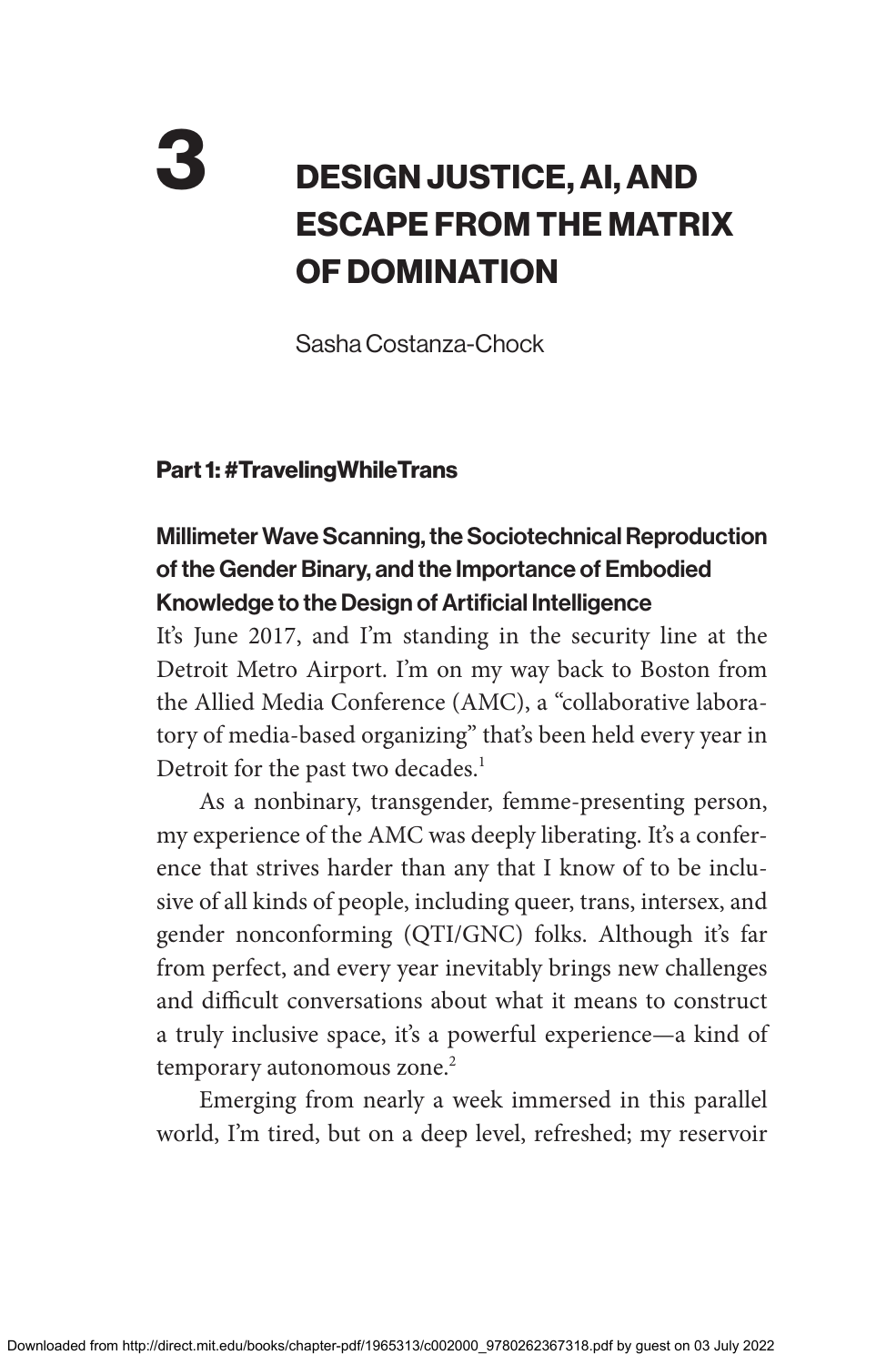of belief in the possibility of creating a better future has been replenished.

Yet as I stand in the security line and draw closer to the millimeter wave scanning machine, my stress levels begin to rise. On one hand, I know that my white skin, U.S. citizenship, and institutional affiliation with MIT place me in a position of relative privilege. I will certainly be spared the most disruptive and harmful possible outcomes of security screening. For example, I don't have to worry that this process will lead to my being placed in a detention center or in deportation proceedings; I won't be hooded and whisked away to Guantanamo Bay or to one of the many other secret prisons that form part of the global infrastructure of the so-called War on Terror;<sup>3</sup> most likely, I won't even miss my flight while detained for what security expert Bruce Schneier describes as "security theater."<sup>4</sup>

On the other hand, my heartbeat speeds up slightly as I near the end of the line because I know that I'm almost certainly about to be subject to an embarrassing, uncomfortable, and perhaps even humiliating search by a TSA officer, after my body is flagged as anomalous by the millimeter wave scanner. I know that this is almost certainly about to happen because of the particular sociotechnical configuration of gender normativity (cisnormativity) that has been built into the scanner, through the combination of user interface (UI) design, scanning technology, binary gendered body-shape data constructs, and risk detection algorithms, as well as the socialization, training, and experience of the TSA agents.<sup>5</sup>

The TSA agent motions me to step into the millimeter wave scanner. I raise my arms and place my hands in a triangle shape, palms facing forward, above my head. The scanner spins around my body, and then the agent signals for me to step forward out of the machine and wait with my feet on the pad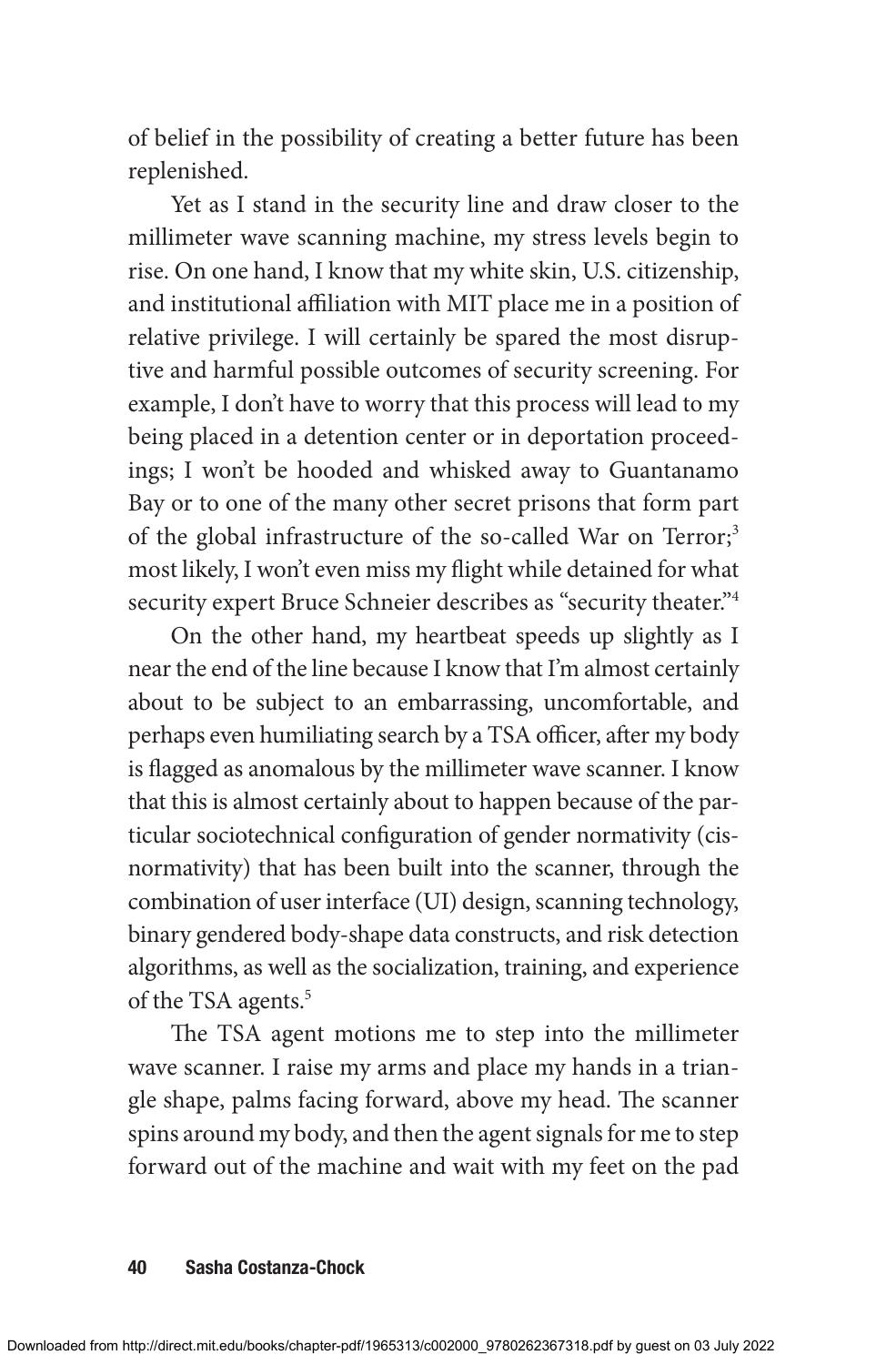just past the scanner exit. I glance to the left, where a screen displays an abstracted outline of a human body. As I expected, bright fluorescent yellow pixels on the flat-panel display highlight my groin area. You see, when I entered the scanner, the TSA operator on the other side was prompted by the UI to select "male" or "female." Since my gender presentation is nonbinary femme, usually the operator selects "female." However, the three-dimensional contours of my body, at millimeter resolution, differ from the statistical norm of "female bodies" as understood by the data set and risk algorithm designed by the manufacturer of the millimeter wave scanner (and its subcontractors), and as trained by a small army of clickworkers tasked with labeling and classification (as scholars Lilly Irani and Nick Dyer-Witheford, among others, remind us).<sup>6</sup> If the agent selects "male," my breasts are large enough, statistically speaking, in comparison to the normative male body-shape construct in the database, to trigger an anomaly warning and a highlight around my chest area. If the agent selects "female," my groin area deviates enough from the statistical female



"Anomalies" highlighted in millimeter wave scanner interface, by Dr. Cary Gabriel Costello

*Source*: Cary Gabriel Costello, "Traveling While Trans: The False Promise of Better Treatment," in *Trans Advocate*, 2016, [http://transadvocate.com/the](http://transadvocate.com/the-tsa-a-binary-body-system-in-practice_n_15540.htm) [-tsa-a-binary-body-system-in-practice\\_n\\_15540.htm](http://transadvocate.com/the-tsa-a-binary-body-system-in-practice_n_15540.htm).

#### Design Justice, AI, and Escape from the Matrix of Domination 41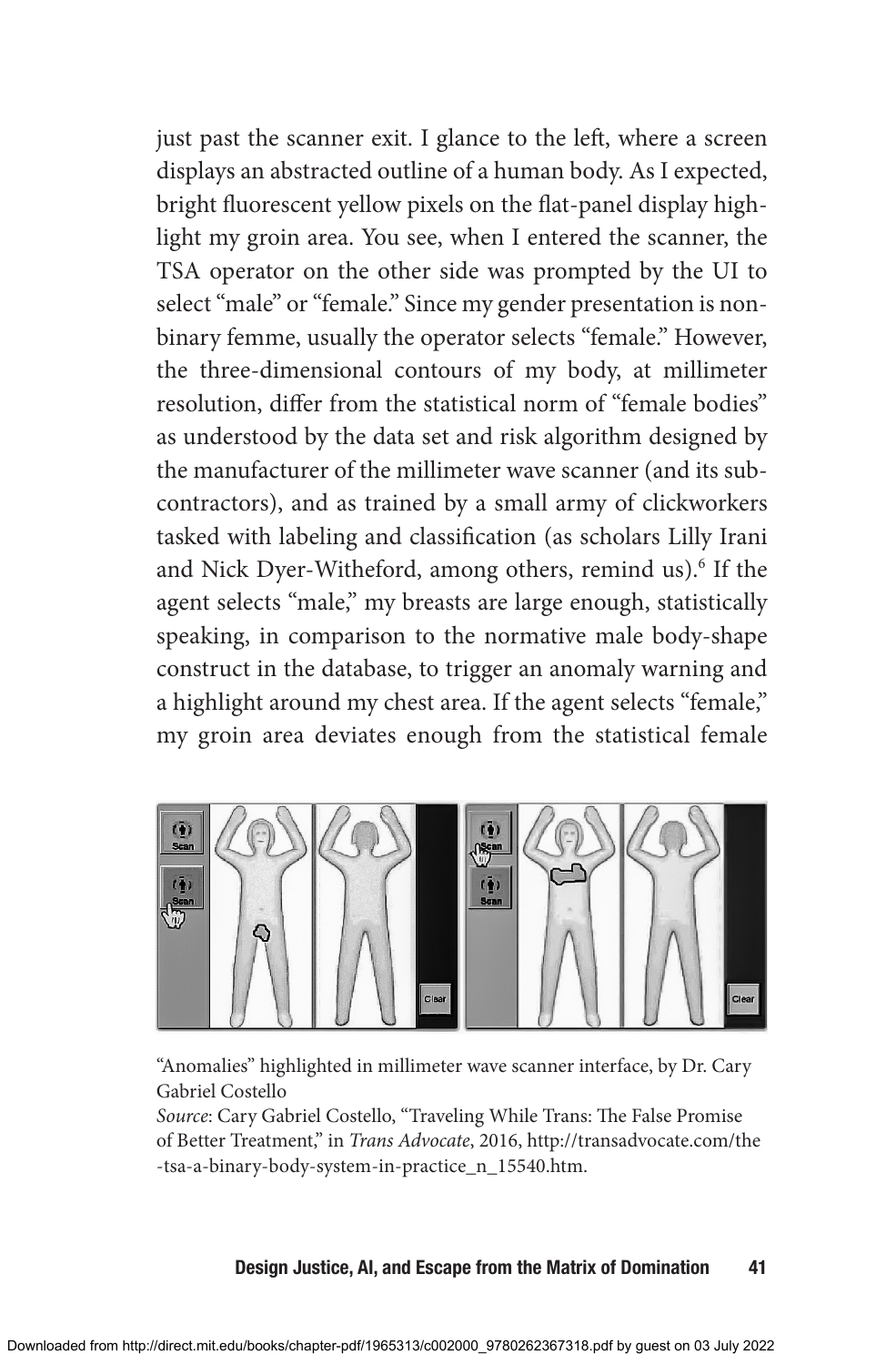norm to trigger the risk alert. In other words, I can't win. I'm sure to be marked as "risky," and that will trigger an escalation to the next level in the TSA security protocol.

This is, in fact, what happens: I've been flagged. The screen shows a fluorescent yellow highlight around my groin. Next, the agent asks me to step aside, and (as usual) asks for my consent to a physical body search. Typically at this point, once I am close enough, the agent becomes confused about my gender. This presents a problem, because the next step in the security protocol is for either a male or a female TSA agent to conduct a body search by running their hands across my arms and armpits, chest, hips and legs, and inner thighs. The agent is supposed to be male or female, depending on whether my gender identity is male or female. As a nonbinary trans femme, I present a problem not easily resolved by the algorithm of the security protocol. Sometimes, the agent will assume I prefer to be searched by a female agent; sometimes, a male. Occasionally, they ask for my preference. Unfortunately, "neither" is an honest but not acceptable response. Today, I'm particularly unlucky: a nearby male-presenting agent, observing the interaction, loudly states "I'll do it!" and strides over to me. I say, "Aren't you going to ask me what I prefer?" He pauses, then begins to move toward me again, but the femalepresenting agent who is operating the scanner stops him. She asks me what I prefer. Now I'm standing in public, flanked by two TSA agents, with a line of curious travelers watching the whole interaction. Ultimately, the male agent backs off and the female agent searches me, making a face as if she's as uncomfortable as I am, and I'm cleared to continue on to my gate.

The point of this story is to provide a small but concrete example from my own daily lived experience of how larger systems—including norms, values, and assumptions—are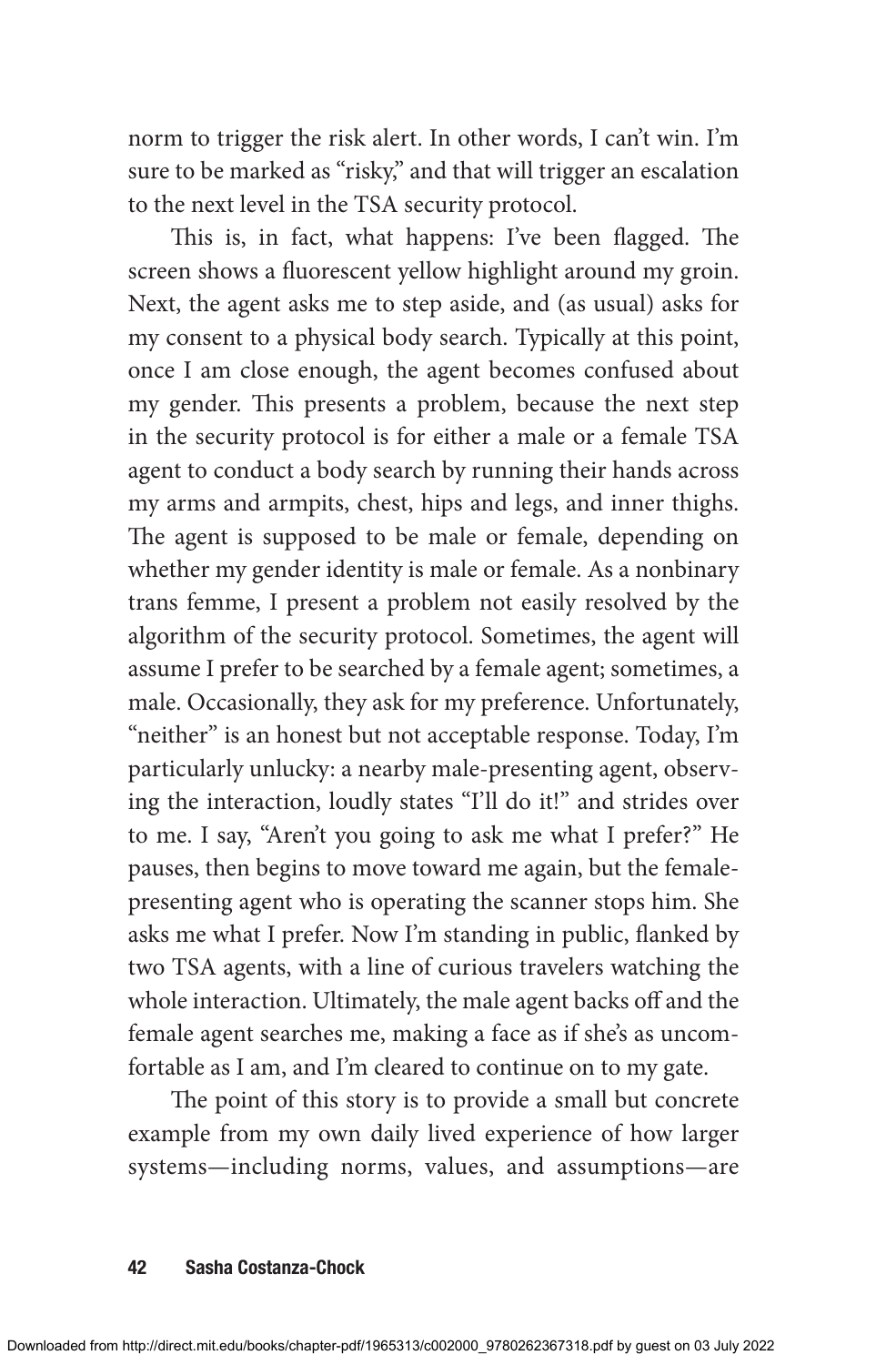encoded in and reproduced through the design of sociotechnical data-driven systems, or in political theorist Langdon Winner's famous words, how "artifacts have politics."<sup>7</sup> In this case, cisnormativity (the assumption that all people are cisgender, or in other words, have a gender identity and presentation that are consistent with the sex they were assigned at birth) is enforced at multiple levels of a traveler's interaction with airport security systems. The database, models, and algorithms that assess deviance and risk are all binary and cisnormative. The male/female gender selector UI is binary and cisnormative. The assignment of a male or female TSA agent to perform the additional, more invasive search is cis- and binary gender normative as well. At each stage of this interaction, airport security technology, databases, algorithms, risk assessment, and practices are all designed based on the assumption that there are only two genders, and that gender presentation will conform with so-called biological sex. Anyone whose body doesn't fall within an acceptable range of "deviance" from a normative binary body type is flagged as risky and subject to a heightened and disproportionate burden of the harms (both small and, potentially, large) of airport security systems and the violence of empire they instantiate. QTI/GNC people are thus disproportionately burdened by the design of millimeter wave scanning technology and the way that technology is used. The system is biased against us. Those who are (also) people of color (POC), Muslims, immigrants, and/or people with disabilities (PWD) are doubly, triply, or multiply burdened by, and face the highest risk of harms from, this system. Most cisgender people are unaware of the fact that millimeter wave scanners operate according to a binary and cisnormative gender construct; most trans people know, because it directly affects our lives.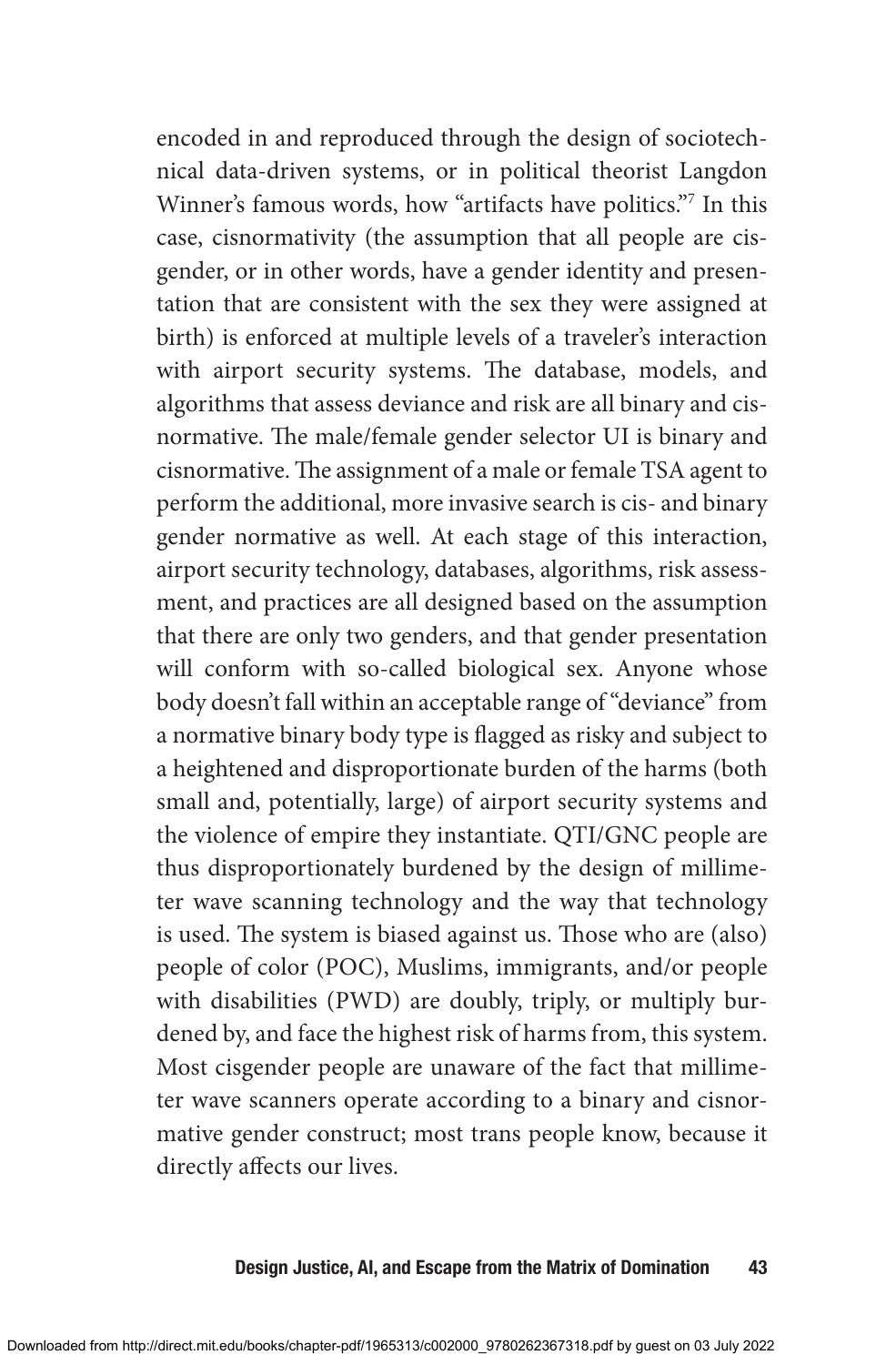I share this experience here because I feel it is an appropriate opening to my response to Joichi Ito's call to resist reduction, a timely intervention in the conversation about the limits and possibilities of artificial intelligence (AI).<sup>8</sup> That call resonates very deeply with me, since as a nonbinary trans feminine person, I walk through a world that has in many ways been designed to deny the possibility of my existence. From my standpoint, I worry that the current path of AI development will reproduce systems that erase those of us on the margins, whether intentionally or not, whether in a spectacular moment of Singularity or (far more likely) through the mundane and relentless repetition of reduction in a thousand daily interactions with AI systems that, increasingly, will weave the very fabric of our lives.

In this response, I'd like to do three things. First, I've drawn from my own lived experience as a gender nonconforming, nonbinary trans feminine person to illustrate how sociotechnical data-dependent systems reproduce various aspects of the matrix of domination (more on that below). Specifically, I've told a personal story that illustrates the reproduction of the binary gender system, and also hopefully demonstrates the importance of the intersectional feminist concepts of standpoint, embodied and situated knowledge, and nonbinary thought to AI systems design.<sup>9</sup> This first point, in a nutshell: different people experience algorithmic decision support systems differently, and we must redesign these systems based on the lived experience of those they harm. Second, in the next section I hope to extend Ito's critique of capitalist profitability as the key driver of AI by describing the paradigm shift wrought in many fields by the Black feminist concepts of intersectionality and the matrix of domination. Third, I'll briefly trace the encouraging contours of a growing community of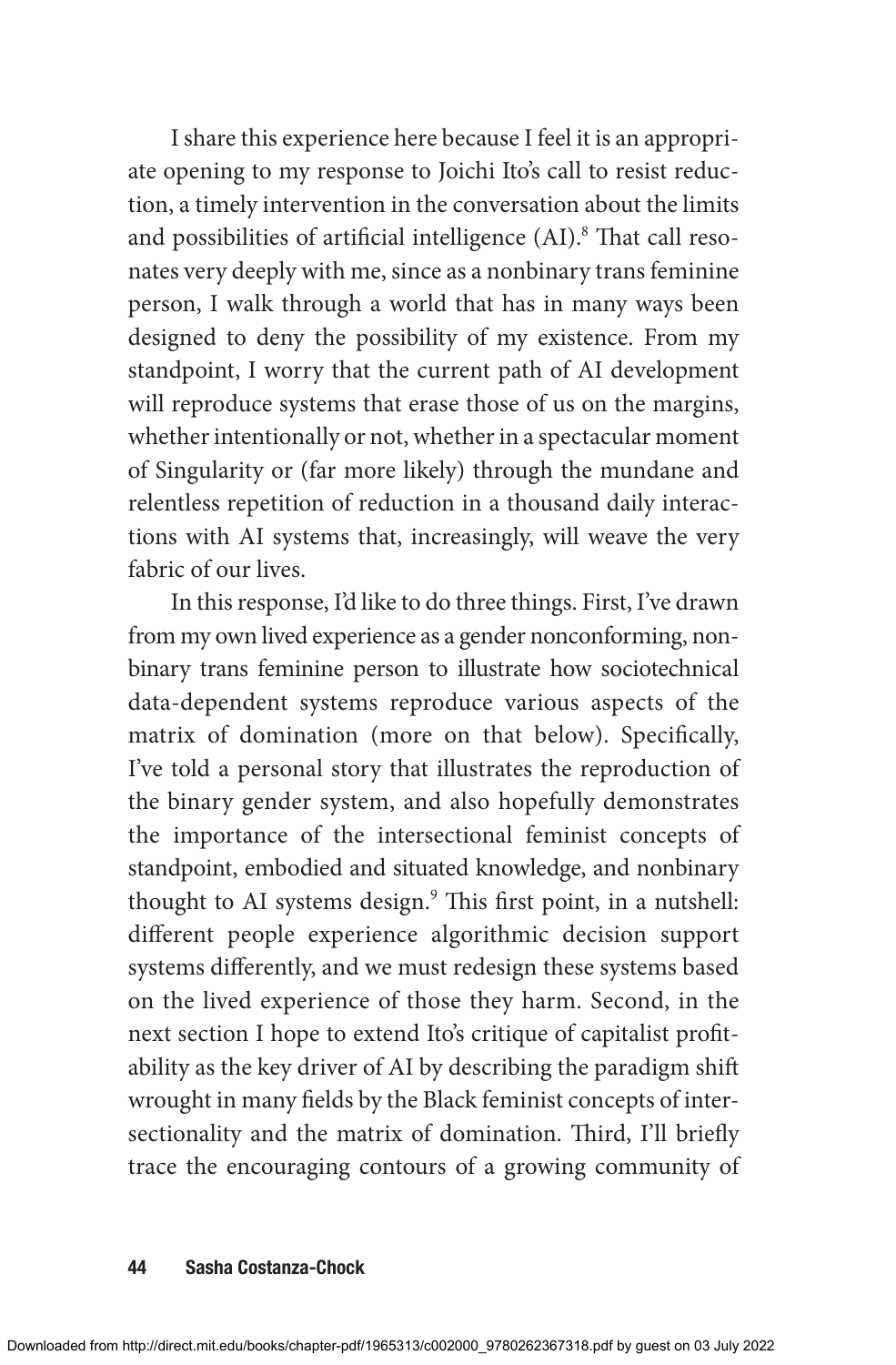designers, technologists, computer scientists, community organizers, and others who are already engaged in research, theory, and practices that take these ideas into account in the design and development of sociotechnical systems.

# Part 2: AI, Intersectionality, and the Matrix of Domination

Ito asks us to "examine the values and the currencies of the fitness functions and consider whether they are suitable and appropriate for the systems in which we participate."10 He is primarily concerned with the reduction of fitness in AI systems to efficiency and capitalist profitability. I share this concern, but I would also argue that we must resist the urge to reduce the cause of the planetary ecological crisis to capitalism alone. Instead, we'll need to pay close attention to *intersectionality* and the *matrix of domination*, concepts developed by legal scholar Kimberlé Crenshaw and sociologist Patricia Hill Collins (the 100th president of the American Sociological Association), respectively. These concepts help us understand how capitalism, white supremacy, and heteropatriarchy (class, race, and gender) are interlocking systems: they are experienced simultaneously by individuals who exist at their intersections. This has crucial implications for the design of AI systems.

Intersectionality was first proposed by Crenshaw in her 1989 article "Demarginalizing the Intersection of Race and Sex: A Black Feminist Critique of Antidiscrimination Doctrine, Feminist Theory, and Antiracist Politics."11 In the article, Crenshaw describes how existing antidiscrimination law (Title VII of the Civil Rights Act) repeatedly failed to protect Black women workers. First, she discusses an instance where Black women workers at General Motors (GM) were told they had no legal grounds for a discrimination case against their employer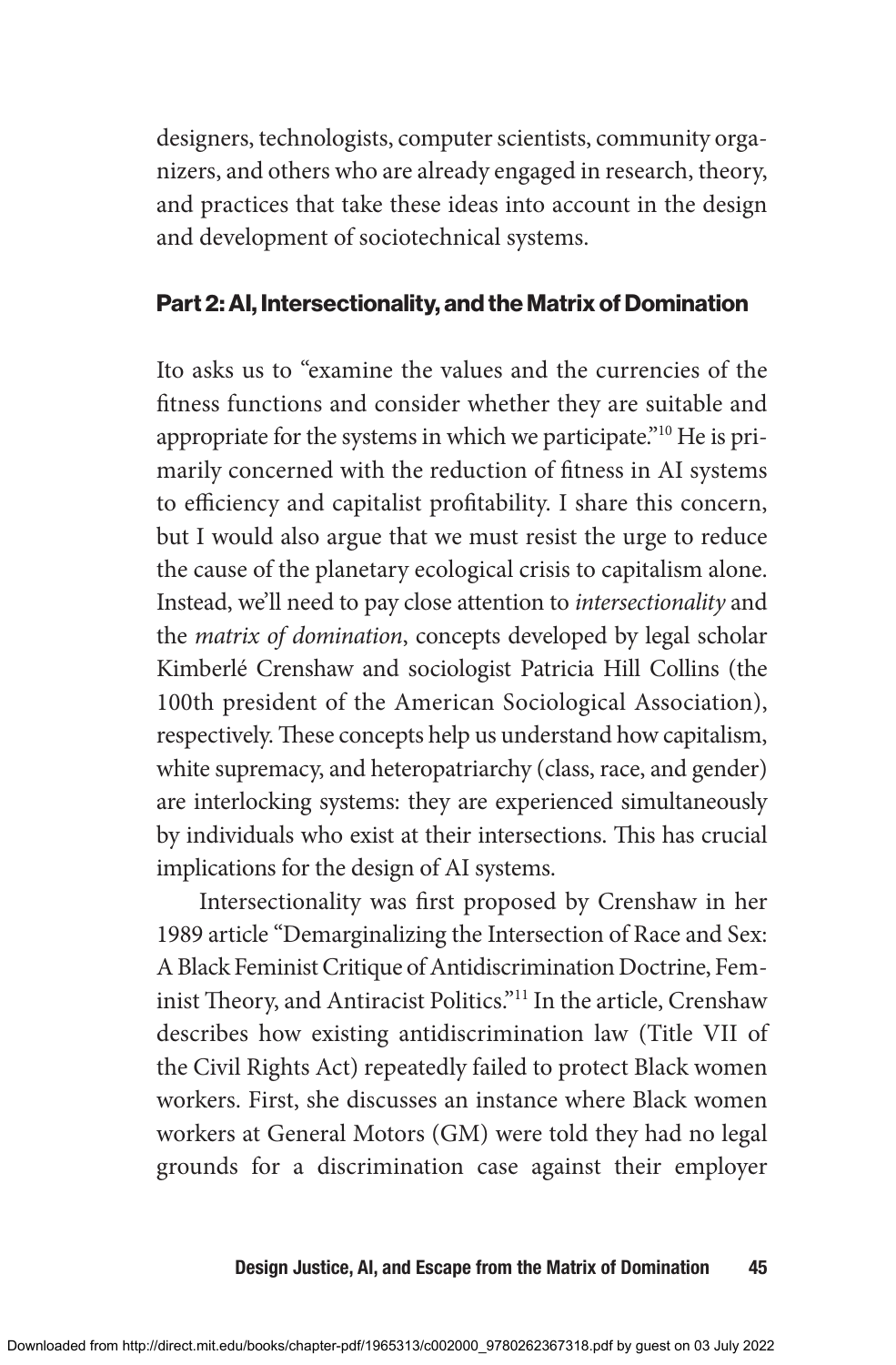because antidiscrimination law protected only single-identity categories. The court found that, since GM hired white women, the company did not systematically discriminate against all women; there was also insufficient evidence of discrimination against Black people in general. Thus, Black women, who did in reality experience systematic employment discrimination *as Black women*, were not protected by existing law and had no actionable legal claim.

In a second case described by Crenshaw, the court rejected the discrimination claims of a Black woman against Hugh Helicopters, Inc., because "her attempt to specify her race was seen as being at odds with the standard allegation that the employer simply discriminated 'against females."<sup>12</sup> In other words, the court could not accept that Black women might be able to represent all women, including white women, as a class.

In a third case, the court did award discrimination damages to Black women workers at a pharmaceutical company, *as women*, but refused to award the damages to all Black workers, under the rationale that Black women could not adequately represent the claims of Black people as a whole.

Crenshaw notes the role of statistical analysis in each of these cases: sometimes, the courts required the inclusion of broader statistics for all women that countered Black women's claims of discrimination; in other cases, the courts limited the admissible data to that which dealt solely with Black women, as opposed to all Black workers. In those cases, the low total number of Black women employees typically made statistically valid claims impossible, whereas strong claims could have been made if the plaintiffs were allowed to include data for all women, for all Black people, or both. Later, in her 1991 *Stanford Law Review* article "Mapping the Margins: Intersectionality,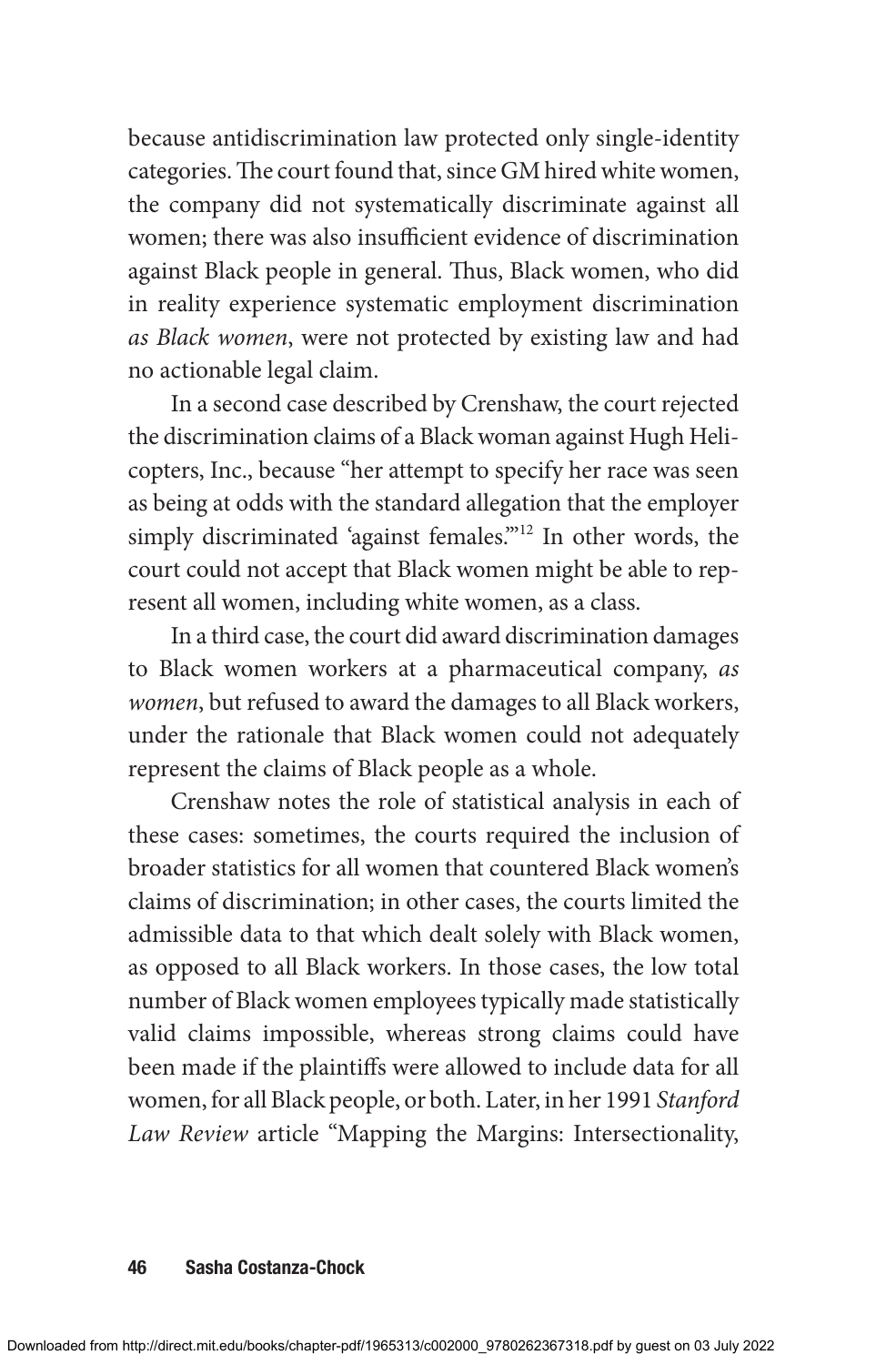Identity Politics, and Violence against Women of Color," Crenshaw powerfully articulates the ways that women of color often experience male violence as a product of intersecting racism and sexism, but are then marginalized from both feminist and antiracist discourse and practice, and denied access to specific legal remedies.<sup>13</sup>

The concept of intersectionality provided the grounds for a long, slow paradigm shift that is still unfolding in the social sciences, in legal scholarship, and in other domains of research and practice. This paradigm shift is also beginning to transform the domain of technology design. What Crenshaw calls "singleaxis analysis," where race or gender are considered independent constructs, has wide-reaching consequences for AI.

Universalist design principles and practices erase certain groups of people, specifically those who are intersectionally disadvantaged or multiply burdened under capitalism, white supremacy, heteropatriarchy, and settler colonialism. What is more, when technologists do consider inequality in technology design (and most professional design processes do not consider inequality at all), they nearly always employ a singleaxis framework. Most design processes today are therefore structured in ways that make it impossible to see, engage with, account for, or attempt to remedy the unequal distribution of benefits and burdens that they reproduce. As Crenshaw notes, feminist or antiracist theory or policy that is not grounded in intersectional understanding of gender and race cannot adequately address the experiences of Black women, or other multiply burdened people, when it comes to the formulation of policy demands. The same must be true when it comes to our "design demands" for AI systems, including technical standards, training data, benchmarks, bias audits, and so on.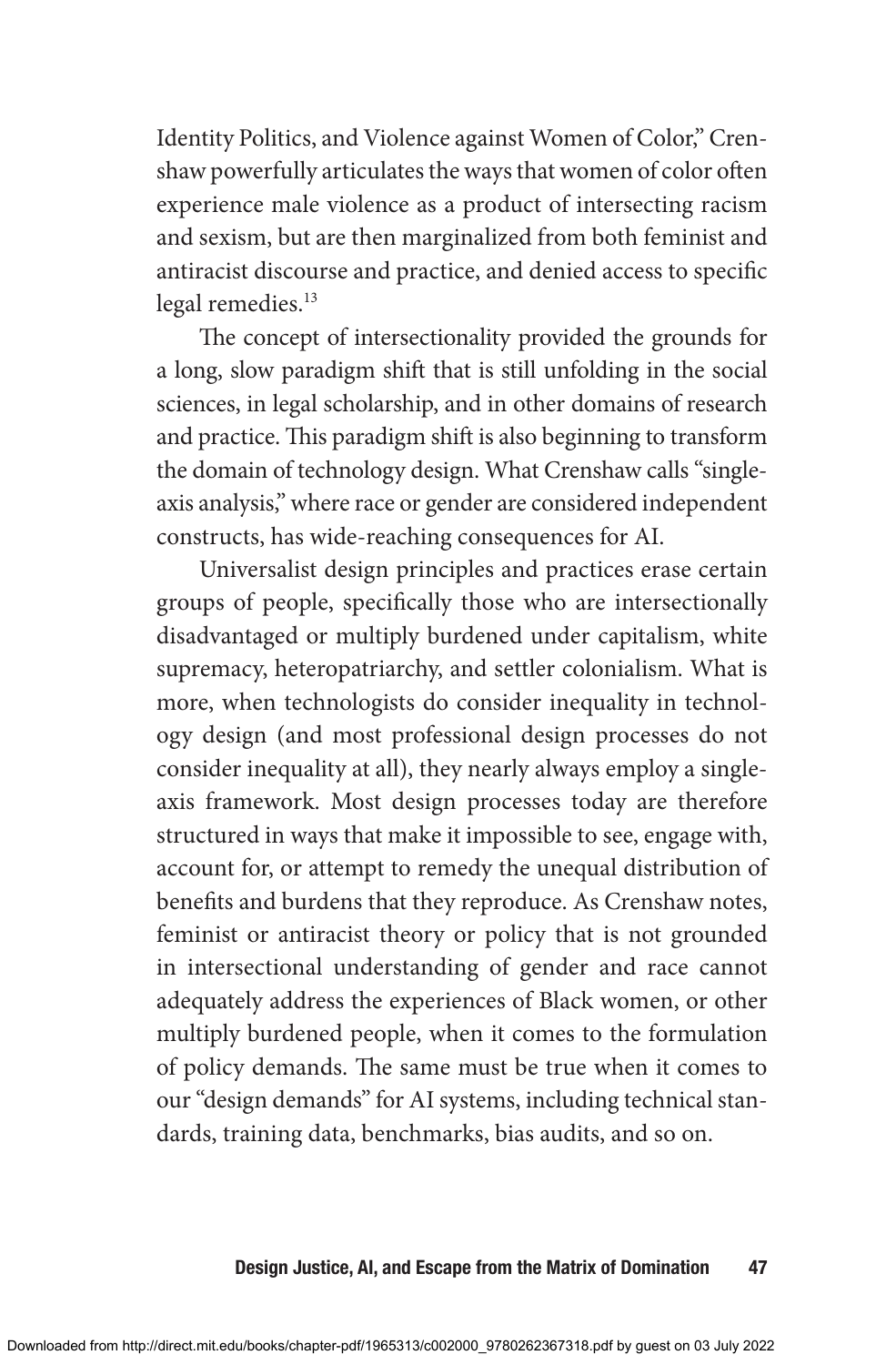Intersectionality is thus an absolutely crucial concept for the development of AI. Most pragmatically, single-axis (in other words, nonintersectional) algorithmic bias audits are insufficient to ensure algorithmic fairness. While there is rapidly growing interest in algorithmic bias audits, especially in the fairness, accountability, and transparency in machine learning (FAT\*) community, most are single-axis: they look for a biased distribution of error rates only according to a single variable, such as race or gender. This is an important advance, but it is essential that we develop a new norm of intersectional bias audits for machine learning systems.

For example, Joy Buolamwini of the MIT Media Lab and her project the Algorithmic Justice League have produced a growing body of work that demonstrates the ways that machine learning is intersectionally biased. In the project Gender Shades, Buolamwini and researcher Timnit Gebru show how facial analysis trained on "pale male" data sets performs best on images of white men and worst on images of Black women.<sup>14</sup> In order to demonstrate this, they first had to create a new benchmark data set of images of faces, both male and female, with a range of skin tones. Not only does this work demonstrate that facial analysis systems are biased, it also provides a concrete example of the need to develop intersectional training data sets, intersectional benchmarks, and intersectional audits of machine learning systems. The urgency of doing so is directly proportional to the impacts (or potential impacts) of algorithmic decision systems on people's life chances.

# The Matrix of Domination

Closely linked to intersectionality, but less widely used today, the *matrix of domination* is a term developed by Black feminist scholar Patricia Hill Collins to refer to race, class, and gender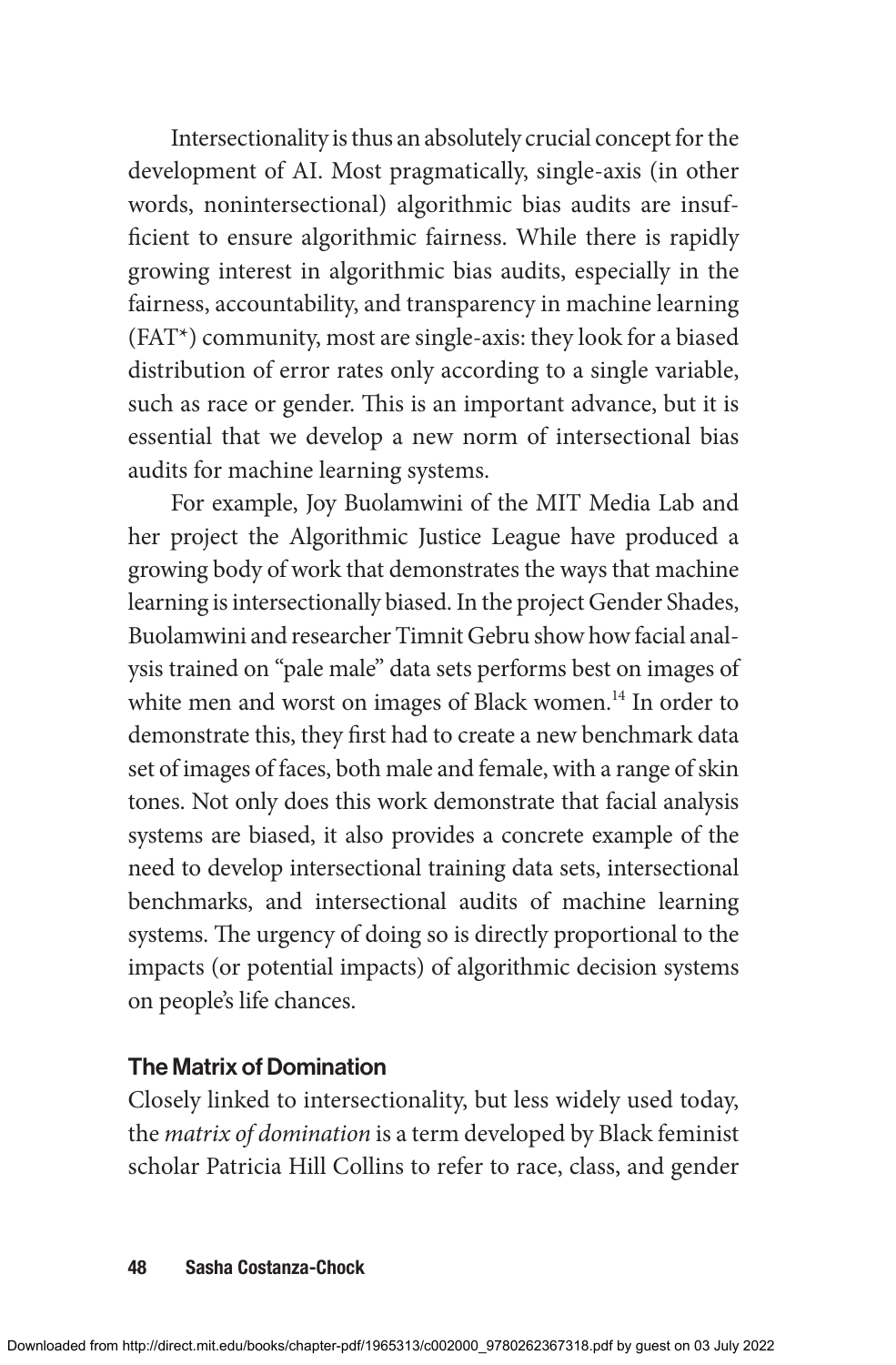as interlocking systems of oppression. It is a conceptual model that helps us think about how power, oppression, resistance, privilege, penalties, benefits, and harms are systematically distributed. When she introduces the term in her 1990 book *Black Feminist Thought*, Collins emphasizes race, class, and gender as the three systems that historically have been most important in structuring most Black women's lives. She notes that additional systems of oppression structure the matrix of domination for other kinds of people. The term, for her, describes a mode of analysis that includes any and all systems of oppression that mutually constitute each other and shape people's lives. Collins also notes: "People experience and resist oppression on three levels: the level of personal biography; the group or community level of the cultural context created by race, class, and gender; and the systemic level of social institutions. Black feminist thought emphasizes all three levels as sites of domination and as potential sites of resistance."<sup>15</sup> We need to explore how AI relates to domination and resistance at each of these three levels (personal, community, and institutional). For example, at the personal level, we might explore how interface design affirms or denies a person's identity through features such as, say, a binary gender dropdown menu during account profile creation. We might consider how design decisions play out in their impacts on different individuals' biographies or life chances.

At the community level, we might explore how AI systems design fosters certain kinds of communities while suppressing others, through the automated enforcement of community guidelines, rules, and speech norms, instantiated through content moderation algorithms and decision support systems. For example, ProPublica revealed that Facebook's internal content moderation guidelines explicitly mention that Black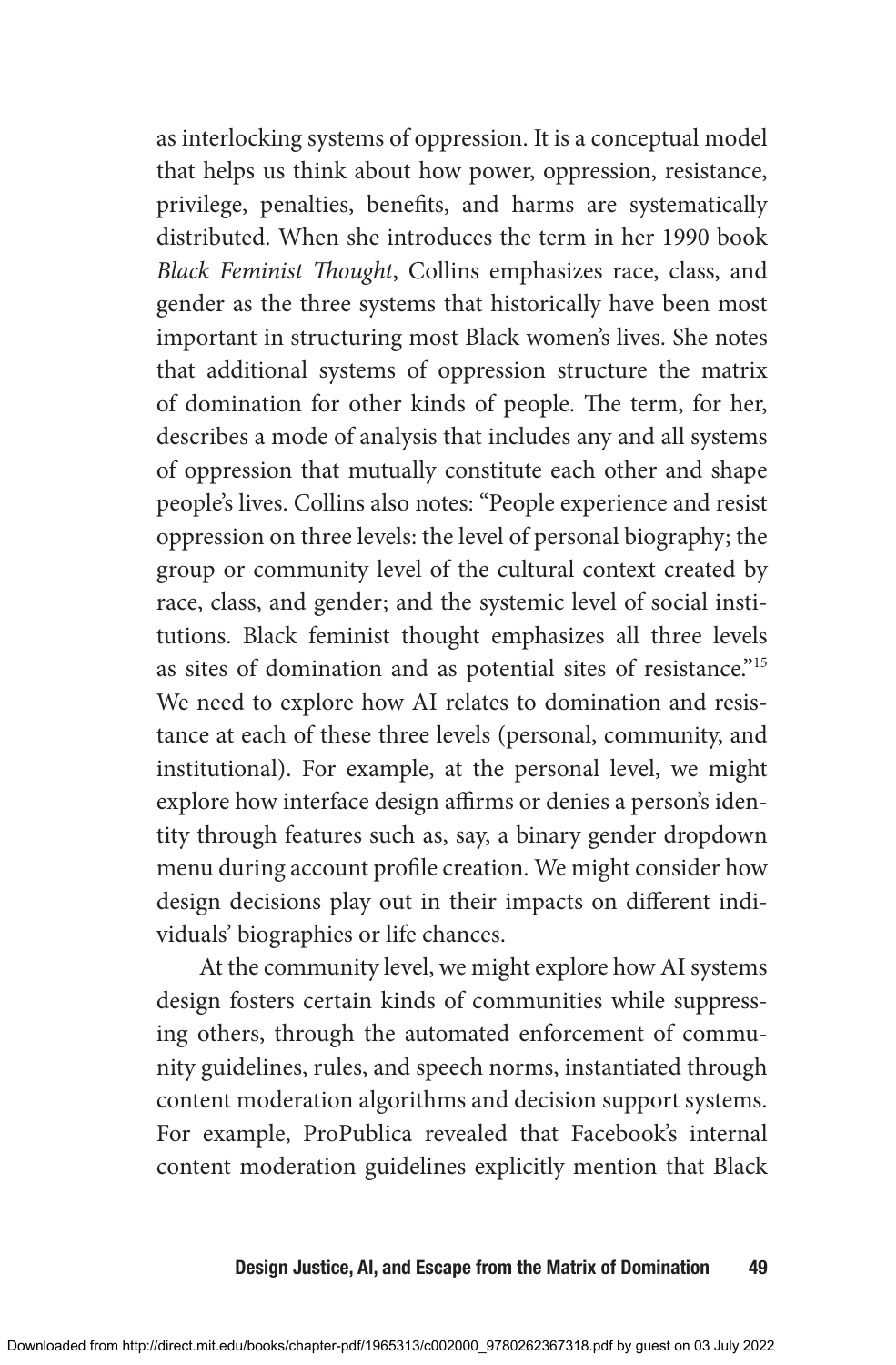children are not a protected category, while white men are;<sup>16</sup> this inspires very little confidence in Zuckerberg's congressional testimony that Facebook feels it can deal with hate speech and trolls through the use of AI content moderation systems. Nor is Facebook's position improved by the leak of content moderation guidelines that note that "white supremacist" posts should be banned, but that "white nationalist" posts are within free speech bounds.<sup>17</sup>

At the institutional level, we might consider how the development of AI systems that reproduce and/or challenge the matrix of domination is influenced by institutional funding priorities, policies, and practices. AI institutions include funding agencies like the National Science Foundation (NSF) and the Department of Defense (DOD); large companies (Google, Microsoft, Apple); venture capital firms; standards-setting bodies (ISO, W3C, NIST); laws (such as the Americans with Disabilities Act); and universities and educational institutions that train computer scientists, developers, and designers.

Intersectional theory compels us to consider how these and other institutions that are involved in the design of AI systems will shape the distribution of benefits and harms across society. For example, the ability to immigrate to the United States is unequally distributed among different groups of people through a combination of laws passed by the U.S. Congress, software decision systems, executive orders that influence enforcement priorities, and so on. In 2018, the Department of Homeland Security (DHS) had an open bid to develop "extreme vetting" software that would automate "good immigrant/bad immigrant" prediction by drawing from people's public social media profiles. After extensive pushback from civil liberties and immigrant rights advocates, DHS backpedaled and stated that the system was beyond "present-day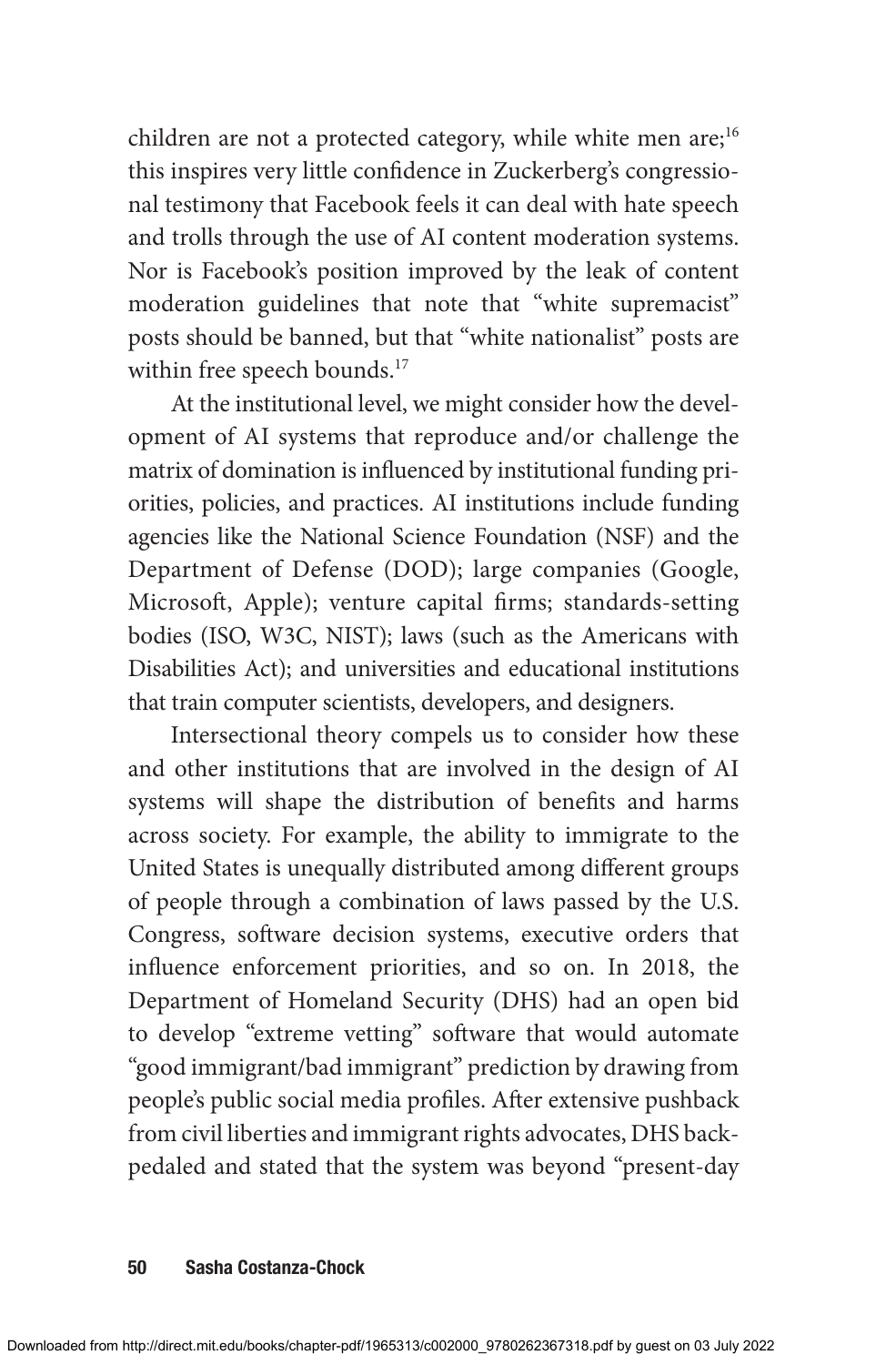capabilities." Instead, they announced a shift in the contract from software to labor: more than \$100 million dollars will be awarded to cover the employment of 180 people, tasked with manually monitoring immigrant social media profiles from a list of about 100,000 people.<sup>18</sup> More broadly, visa allocation has always been an algorithm, one designed according to the political priorities of power holders. It's an algorithm that has long privileged whiteness, hetero- and cis- normativity, wealth, and higher socioeconomic status.

Finally, Black feminist thought emphasizes the value of situated knowledge over universalist knowledge. In other words, particular insights about the nature of power, oppression, and resistance come from those who occupy a subjugated standpoint, and knowledge developed from any particular standpoint is always partial knowledge.

We have described the nearly overwhelming challenges presented by deeply rooted and interlocking systems of oppression. What paths, then, might lead us out of the matrix of domination?

# Part 3: Building a World Where Many Worlds Fit

# Against Ontological Reduction, toward Design for the Pluriverse, or Decolonizing AI

Ito ends his call to resist reduction on a hopeful note, with a nod toward the many people, organizations, and networks that are already working toward what he calls "a culture of flourishing."19 He mentions high school students and MIT Media Lab students; the IEEE working group on the design of AI around human well-being; the work of Conservation International to support Indigenous peoples; and Shinto priests at the Ise Grand Shrine. I also believe that, despite the seemingly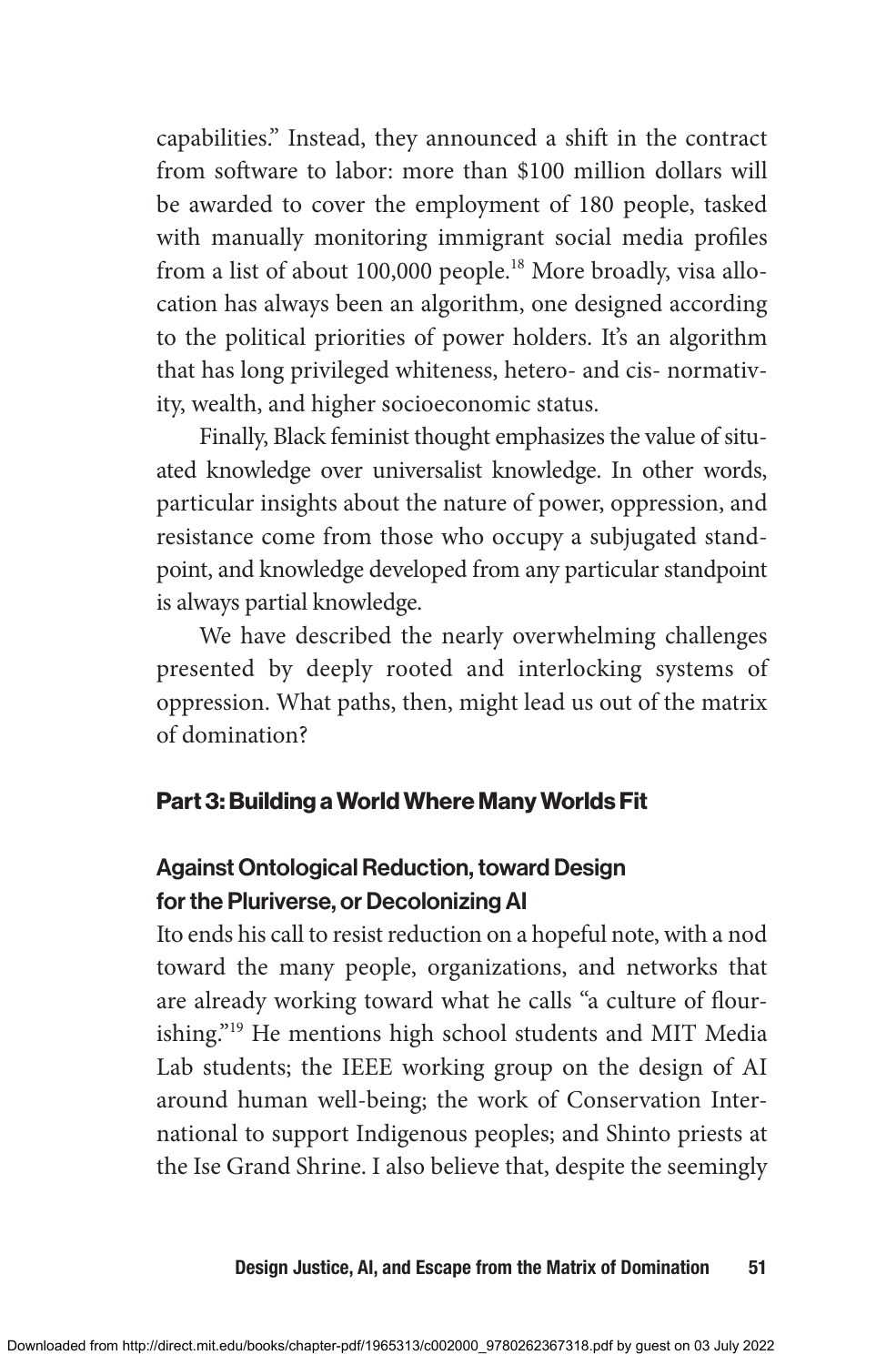overwhelming power of the matrix of domination, it is important to center the real world practices of resistance and the construction of alternatives. Accordingly, I'll end by describing a few more of the exciting emerging organizations and networks that are already working to incorporate intersectional analysis into the design of AI systems.

The idea of intentionally building liberatory values into technological systems is not new. For example, the appropriate technology movement advocated for local, sustainable approaches to technological development in the countries of the Global South, rather than wholesale adoption of technology developed to serve the needs and interests of those in the wealthiest countries.<sup>20</sup> In the 1980s, Computer Professionals for Social Responsibility emerged during the Cold War to advocate that computer scientists resist the incorporation of their work into the nuclear arms race.<sup>21</sup> In the 1990s, the Values in Design approach, developed by scientists like Batya Friedman, came to the fore.<sup>22</sup>

The past year has seen a wave of book-length critiques of the reproduction of race, class, and gender inequality through machine learning, algorithmic decision support systems, and AI.23 There is a growing community of computer scientists focused specifically on challenging algorithmic bias. As mentioned earlier, beginning in 2014, the FAT\* community emerged as a key hub for this strand of work.<sup>24</sup> FAT\* has rapidly become the most prominent space for computer scientists to advance research about algorithmic bias: what it means, how to measure it, and how to reduce it. This is such important work, with the caveat noted in the previous section (the current norm of single-axis fairness audits should be replaced by a new norm of intersectional analysis). This will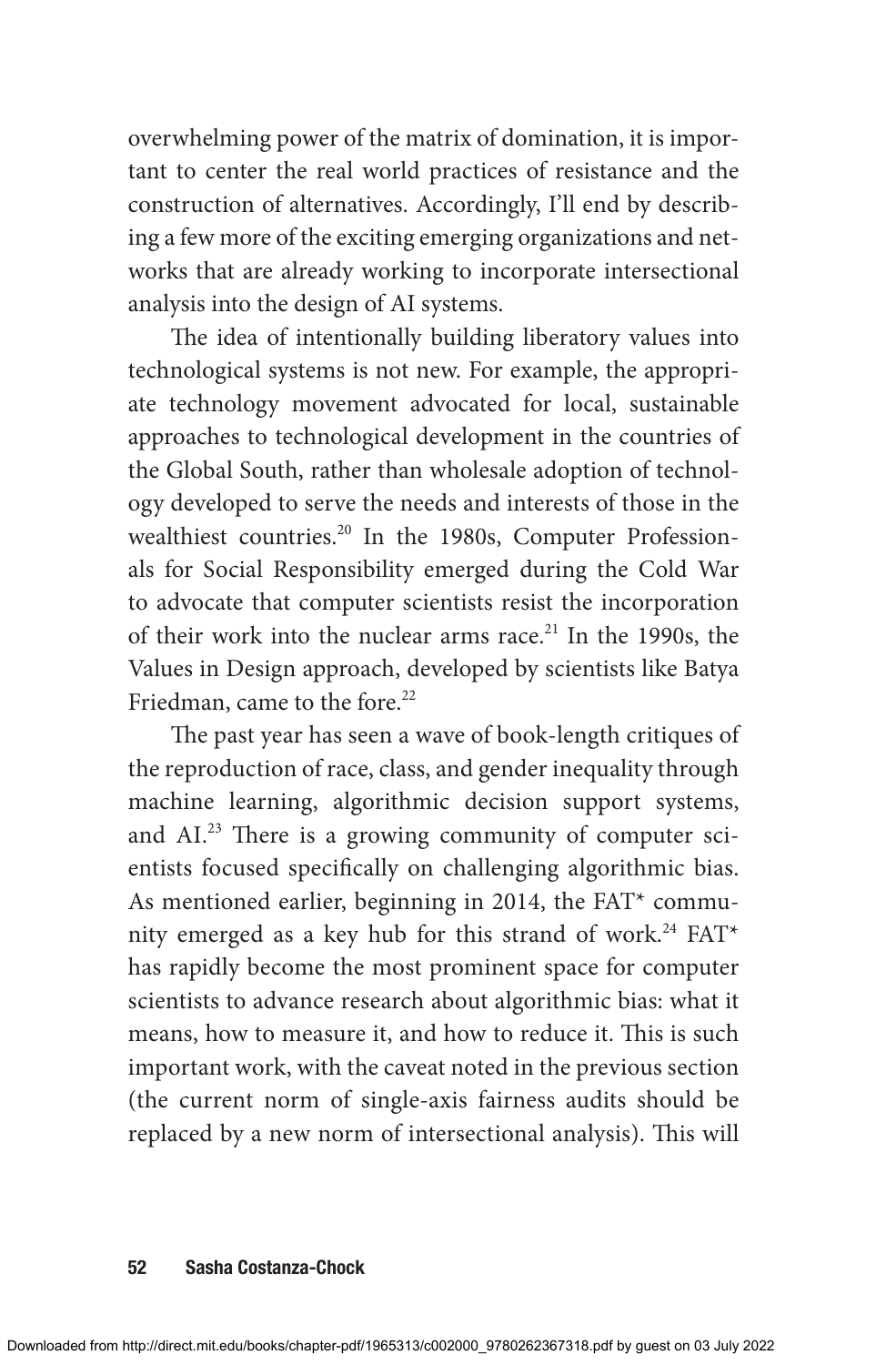require the development of new, more inclusive training and benchmarking data sets, as we saw with the work of the Algorithmic Justice League.

We also need to consider approaches that go beyond *inclusion* and *fairness* to center *justice, autonomy*, and *sovereignty*. For example, how do AI systems reproduce colonial ontology and epistemology? What would AI look like if it were designed to support, extend, and amplify Indigenous knowledge and/ or practices? In this direction, there is a growing set of scholars interested in decolonizing technology, including AI. For example, in "Making Kin with the Machines" (chapter 1), Lewis, Arista, Pechawis, and Kite draw from Hawaiian, Cree, and Lakota knowledge to argue that Indigenous epistemologies, which tend to emphasize relationality and "are much better at respectfully accommodating the nonhuman," should ground the development of AI.25 Lilly Irani et al. have argued for the development of postcolonial computing;<sup>26</sup> Ramesh Srinivasan has asked us to consider Indigenous database ontologies in his book *Whose Global Village?*; 27 and anthropologist and development theorist Arturo Escobar has recently released a sweeping new book titled *Designs for the Pluriverse*. 28 In it, Escobar draws from decades of work with social movements led by Indigenous and Afro-descended peoples in Latin America and the Caribbean to argue for autonomous design. He traces the ways that most design processes today are oriented toward the reproduction of the "one-world" ontology. This means that technology is used to extend capitalist patriarchal modernity (the aims of the market and/or the state) and to erase Indigenous ways of being, knowing, and doing (ontologies, epistemologies, practices, and life-worlds). Escobar argues for a decolonized approach to design that focuses on collaborative and place-based practices,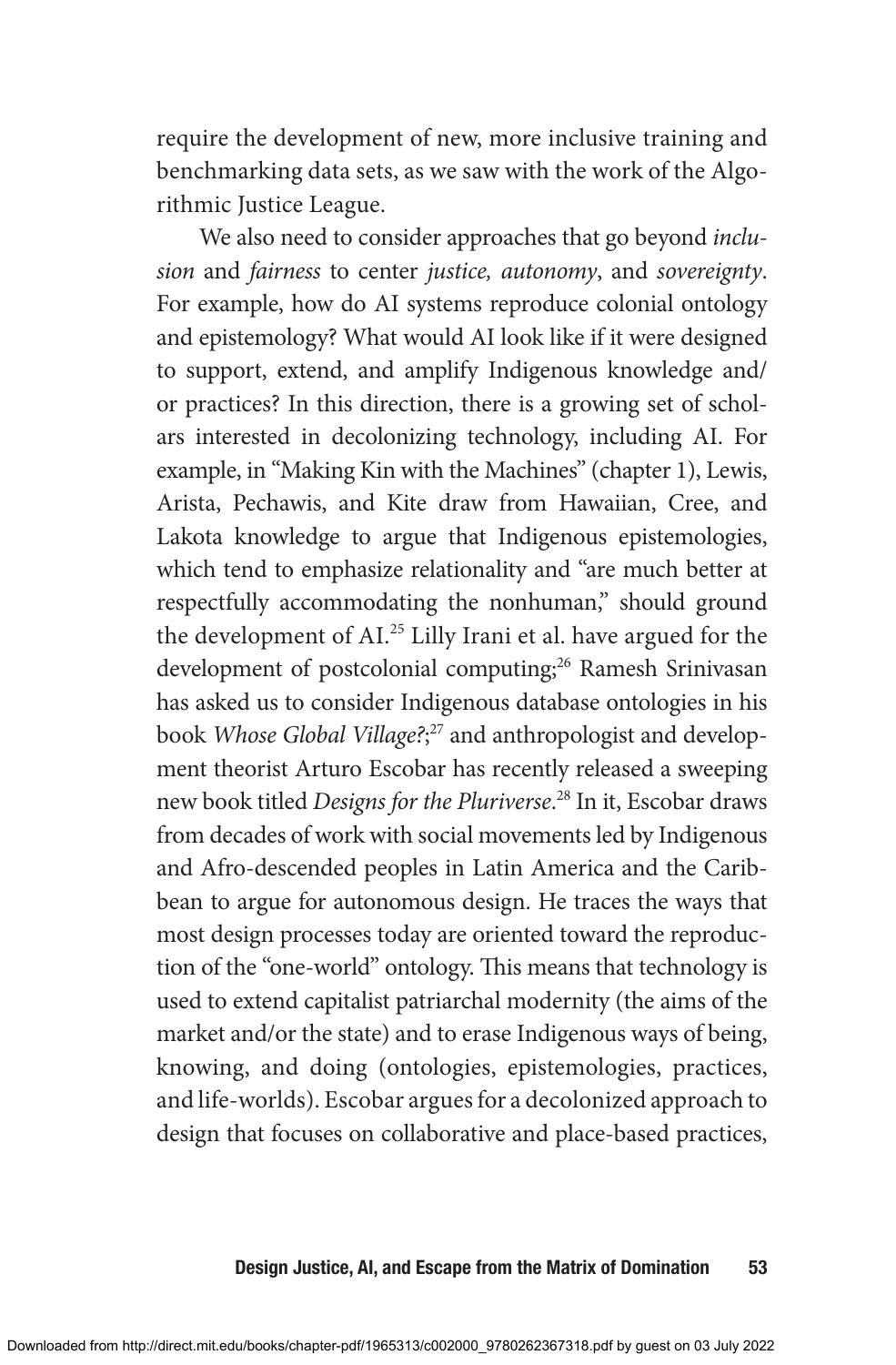and that acknowledges the interdependence of all people, beings, and the earth. He insists on attention to what he calls the ontological dimension of design: all design reproduces certain ways of being, knowing, and doing. He's interested in the Zapatista concept of creating "a world where many worlds fit,"29 rather than the one-world project of neoliberal globalization.

Happily, research centers, think tanks, and initiatives that focus on questions of justice, fairness, bias, discrimination, and even decolonization of data, algorithmic decision support systems, and computing systems are now springing up like mushrooms all around the world. These include Data & Society, the AI Now Institute, and the Digital Equity Lab in New York City; the new Data Justice Lab in Cardiff; and the Public Data Lab in the EU.<sup>30</sup> Coding Rights, led by hacker, lawyer, and feminist Joana Varon, works across Latin America to make complex issues around data and human rights much more accessible for the general public, engages in policy debates, and helps produce consent culture for the digital environment. It does this through projects like Chupadados.org ("the data sucker") and the speculative transfeminist AI design deck.<sup>31</sup> Others groups include Fair Algorithms, the Data Active group, and the Center for Civic Media at MIT; the Digital Justice Lab, recently launched by Nasma Ahmed in Toronto; Building Consentful Tech, by the design studio And Also Too in Toronto; the Our Data Bodies project; the FemTechNet network; and the People's Guide to AI, by Mimi Onuoha and Mother Cyborg (Diana Nucera).<sup>32</sup>

A growing number of conferences and convenings are dedicated to related themes; besides FAT\*, there is the ongoing Data for Black Lives Conference series; the 2018 Data Justice Conference in Cardiff; the Global Symposium on Artificial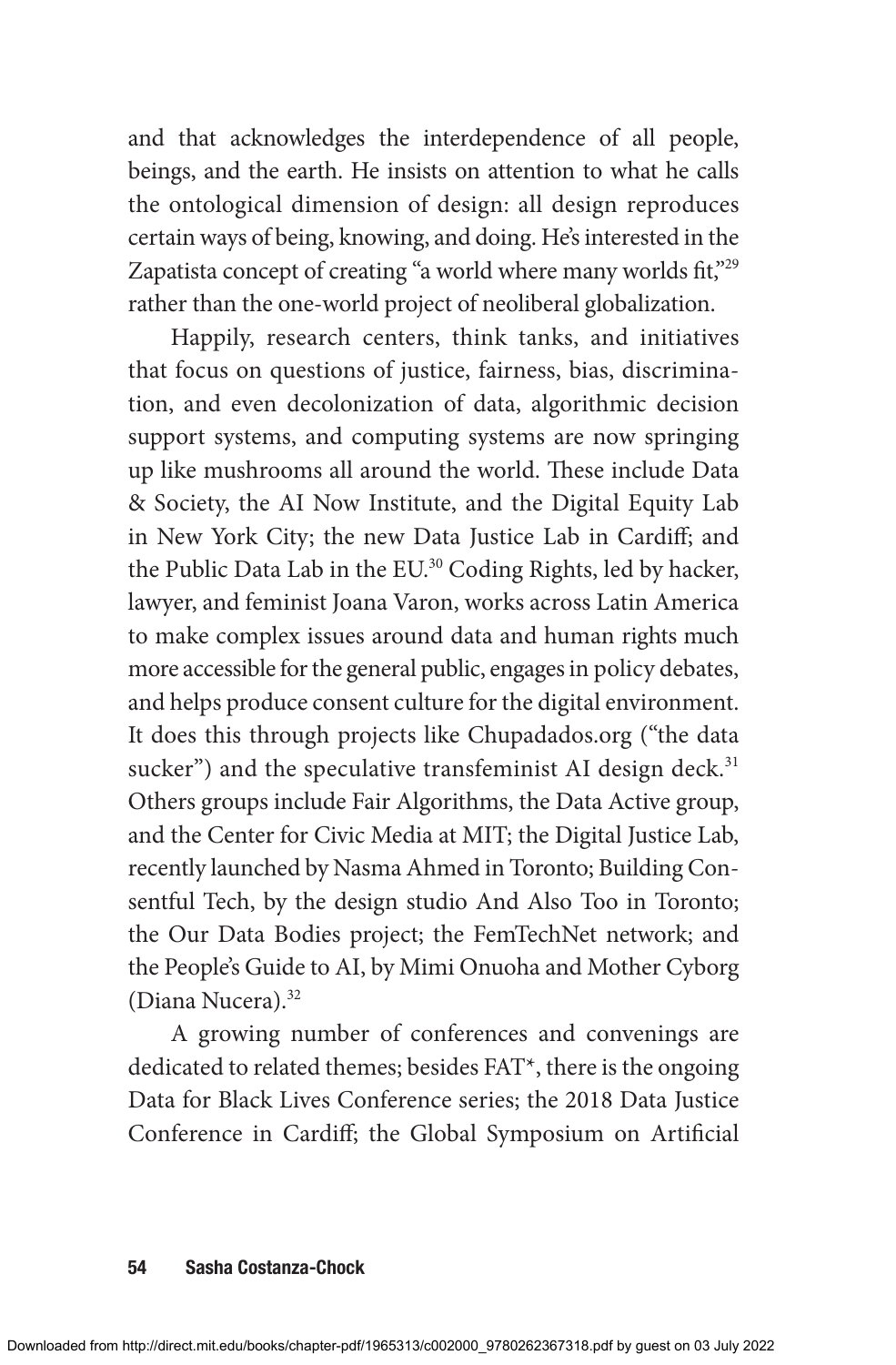Intelligence and Inclusion in Rio de Janeiro, organized by the Berkman Klein Center for Internet & Society (Harvard), the Institute of Technology and Society of Rio de Janeiro (ITS Rio), and the Global Network of Internet and Society and Research Centers (NoC); and the Design Justice Track at the Allied Media Conference in Detroit.<sup>33</sup>

To end, it is worth quoting at length from the Design Justice Network Principles, first developed by a group of thirty designers, artists, technologists, and community organizers at the Allied Media Conference in 2015.

# Part 4: Design Justice Network Principles

This is a living document.

Design mediates so much of our realities and has tremendous impact on our lives, yet very few of us participate in design processes. In particular, the people who are most adversely affected by design decisions—about visual culture, new technologies, the planning of our communities, or the structure of our political and economic systems—tend to have the least influence on those decisions and how they are made.

Design justice rethinks design processes, centers people who are normally marginalized by design, and uses collaborative, creative practices to address the deepest challenges our communities face.

- 1. We use design to **sustain, heal, and empower** our communities, as well as to seek liberation from exploitative and oppressive systems.
- 2. We **center the voices of those who are directly impacted** by the outcomes of the design process.
- 3. We **prioritize design's impact on the community** over the intentions of the designer.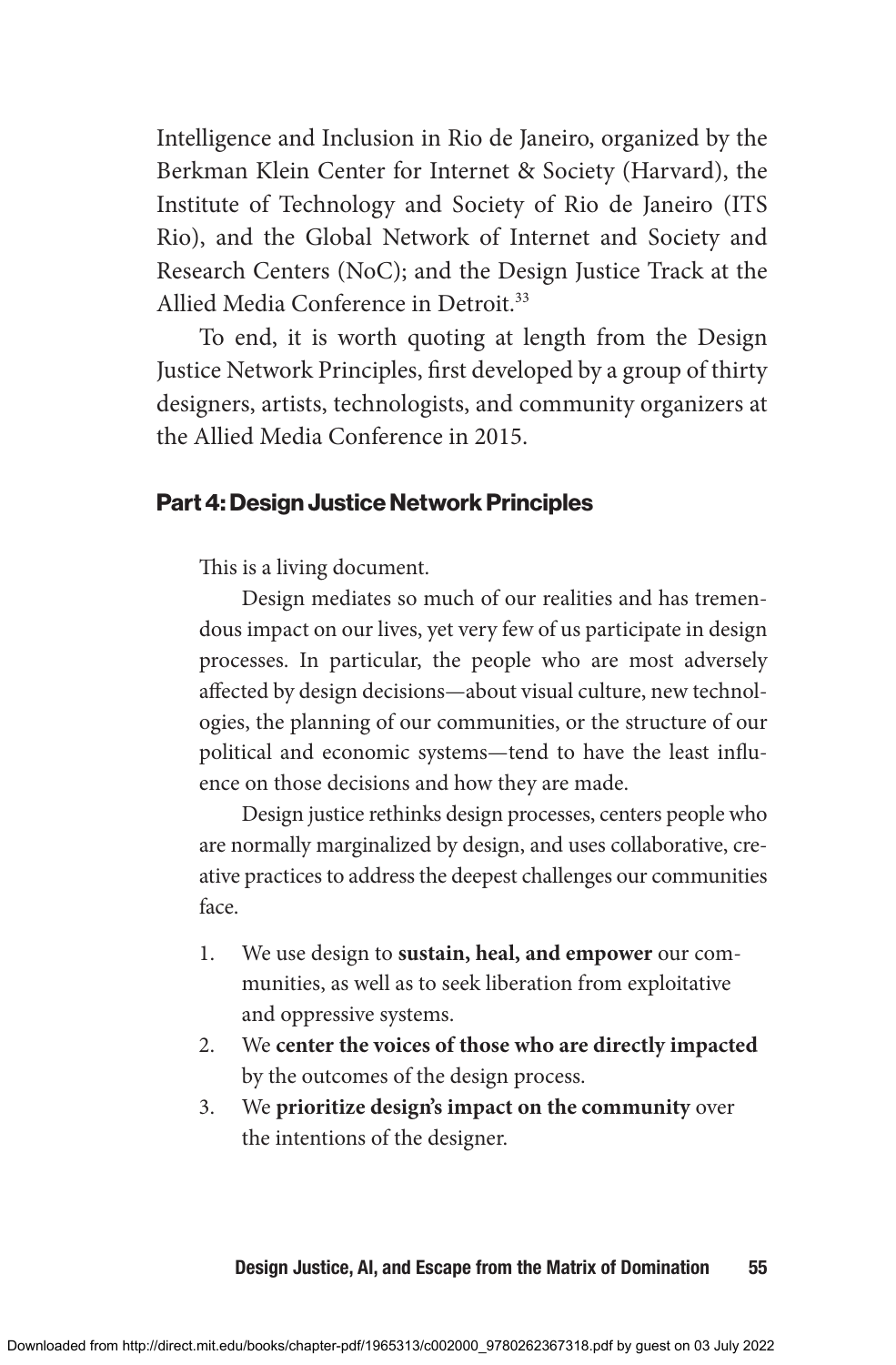- 4. We view **change as emergent from an accountable, accessible, and collaborative process**, rather than as a point at the end of a process.
- 5. We see the role of the **designer as a facilitator rather than an expert**.
- 6. We believe that **everyone is an expert based on their own lived experience**, and that we all have unique and brilliant contributions to bring to a design process.
- 7. We **share design knowledge and tools** with our communities.
- 8. We work towards **sustainable, community-led and -controlled outcomes**.
- 9. We work towards **non-exploitative solutions** that reconnect us to the earth and to each other.
- 10. Before seeking new design solutions, **we look for what is already working** at the community level. We honor and uplift traditional, indigenous, and local knowledge and practices.34

The Design Justice principles resonate closely with Ito's suggestion for "participant design."35 As we continue to race headlong toward the development of AI systems, we would do well to follow them.

In 1994, the Zapatistas appropriated the then nascent 'Net to circulate a clarion call for "One No, Many Yeses."<sup>36</sup> Fundamentally, it was a call to resist reduction. It is time to heed their words in our approach to the design of AI. We need to listen to the voices of Indigenous peoples, Black people, queer and trans folks, women and femmes, people with disabilities, immigrants and refugees, and all of those who are historically and currently marginalized, targeted, and erased under the matrix of domination. This is essential if we want to make space for many worlds, many ways of being, knowing, and doing, in our visions of AI and of planetary systems transformation.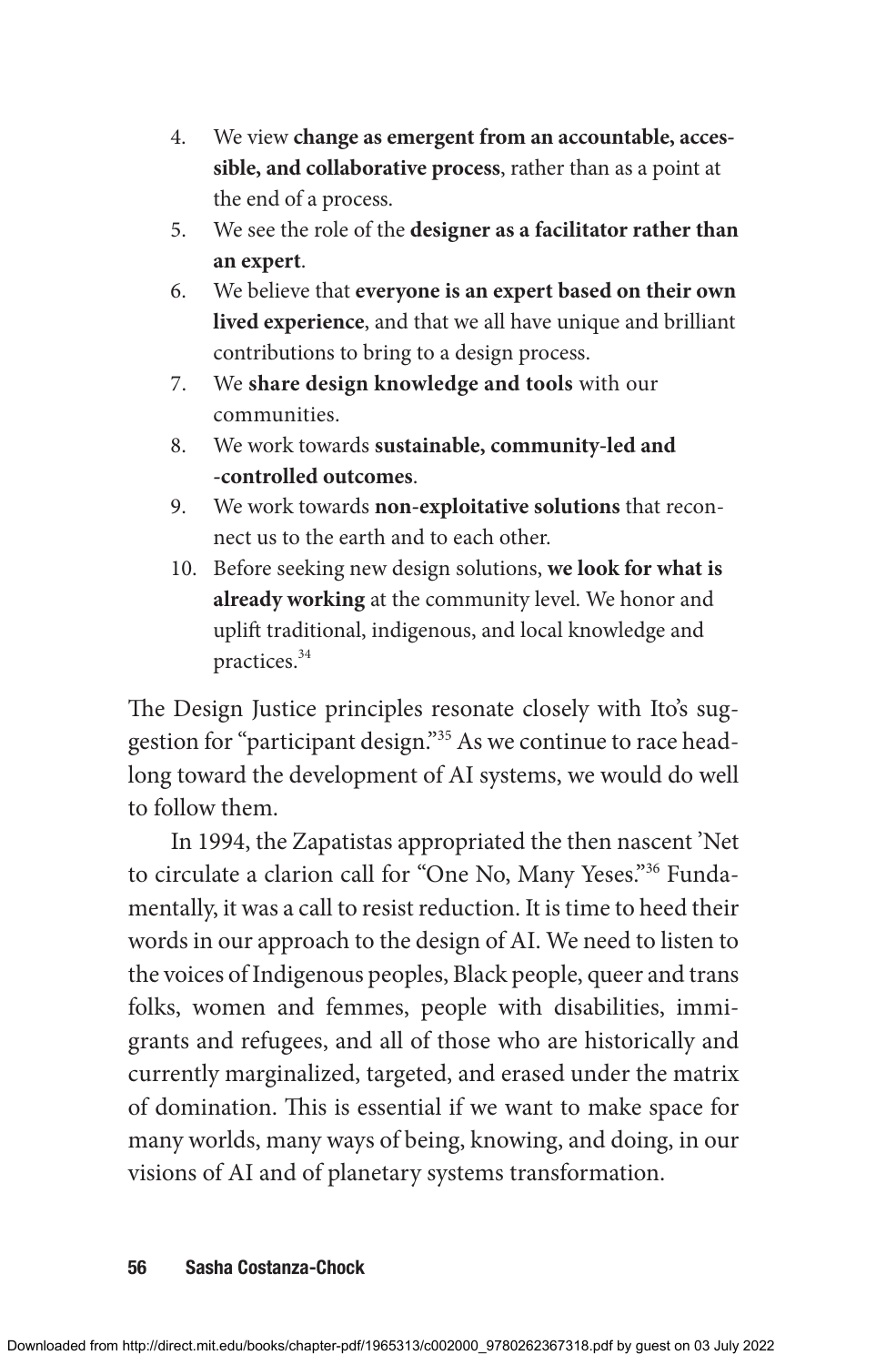## Notes

1. See alliedmedia.org.

2. Hakim Bey, *TAZ: The Temporary Autonomous Zone* (New York: Autonomedia, 1985).

3. Leila Nadya Sadat, "Ghost Prisoners and Black Sites: Extraordinary Rendition under International Law," *Case Western Reserve Journal of International Law* 37, no. 2 (2006): 309–342, [https://papers.ssrn.com](https://papers.ssrn.com/sol3/papers.cfm?abstract_id=886377) [/sol3/papers.cfm?abstract\\_id=886377.](https://papers.ssrn.com/sol3/papers.cfm?abstract_id=886377)

4. Bruce Schneier, "Beyond Security Theater," *New Internationalist* 427 (2009): 10–12.

5. Cary Gabriel Costello, "Traveling While Trans: The False Promise of Better Treatment," *TransAdvocate*, 2016, [http://transadvocate.com/the](http://transadvocate.com/the-tsa-a-binary-body-system-in-practice_n_15540.htm) [-tsa-a-binary-body-system-in-practice\\_n\\_15540.htm.](http://transadvocate.com/the-tsa-a-binary-body-system-in-practice_n_15540.htm)

6. Lilly Irani, "The Hidden Faces of Automation," *XRDS: Crossroads, The ACM Magazine for Students* 23, no. 2 (2016): 34–37; Nick Dyer-Witheford, "Cybernetics and the Making of a Global Proletariat," *The Political Economy of Communication* 4, no. 1 (2016): 35–65.

7. Langdon Winner, "Do Artifacts Have Politics?," *Daedalus* (1980): 121–136.

8. Joichi Ito, "Resisting Reduction: A Manifesto," *Journal of Design and Science*, no. 3 (December 2018),<https://doi.org/10.21428/8f7503e4>.

9. Sandra G. Harding, ed., *The Feminist Standpoint Theory Reader: Intellectual and Political Controversies* (New York: Routledge, 2004).

10. Ito, "Resisting Reduction."

11. Kimberlé Crenshaw, "Demarginalizing the Intersection of Race and Sex: A Black Feminist Critique of Antidiscrimination Doctrine, Feminist Theory, and Antiracist Politics," *University of Chicago Legal Forum*, no. 1 (1989): 139.

12. Ibid., 144.

13. Kimberlé Crenshaw, "Mapping the Margins: Intersectionality, Identity Politics, and Violence against Women of Color," *Stanford Law Review* 43 (1991): 1241–1299, doi:10.2307/1229039.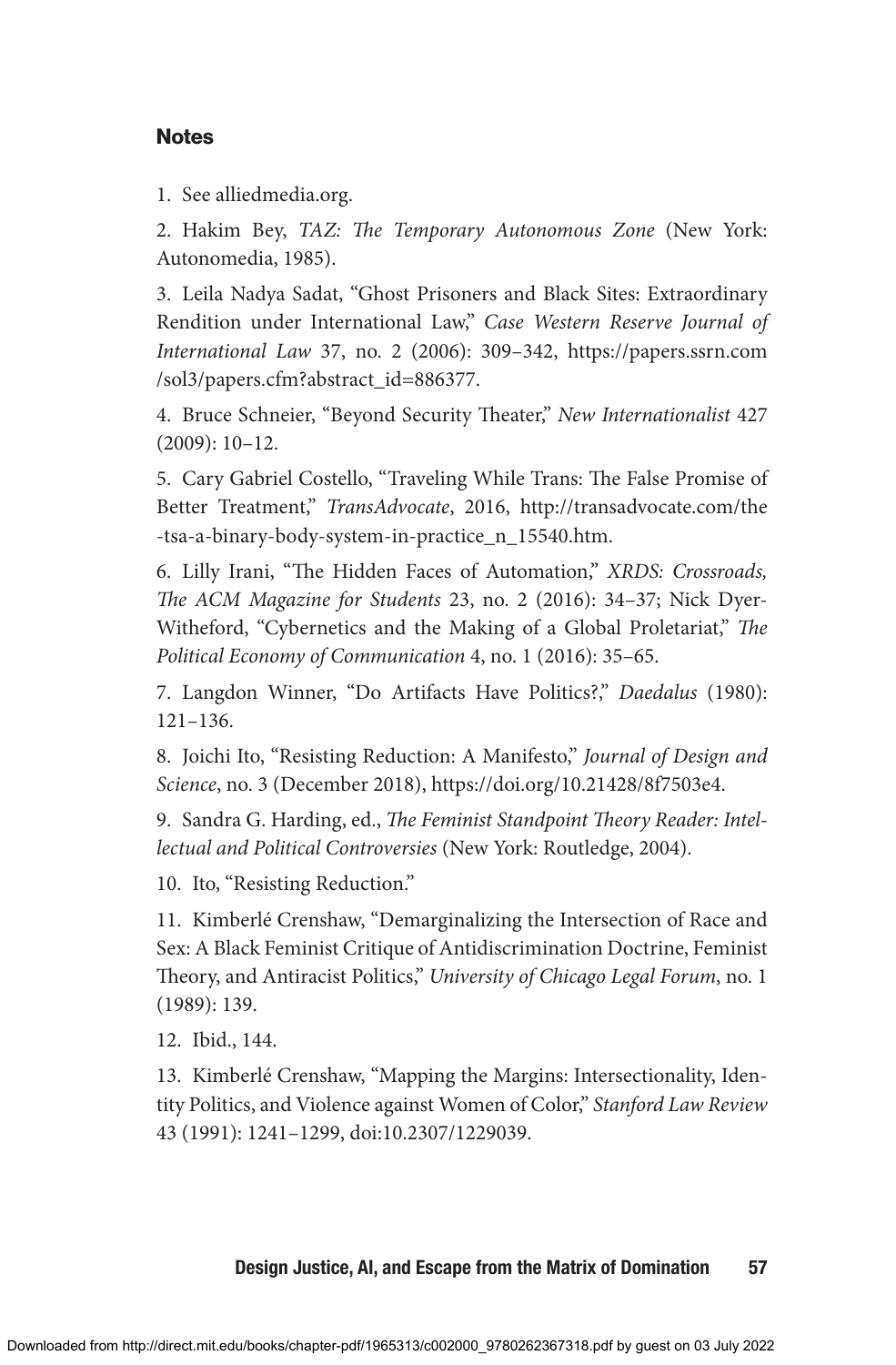14. Joy Buolamwini and Timnit Gebru, "Gender Shades: Intersectional Accuracy Disparities in Commercial Gender Classification." In *Proceedings of Machine Learning Research* 81 (2018): 1–15. See also [http://](http://gendershades.org) [gendershades.org.](http://gendershades.org)

15. Patricia Hill Collins, *Black Feminist Thought: Knowledge, Consciousness, and the Politics of Empowerment* (New York: Routledge, 1990), 223.

16. J. Angwin and H. Grassegger, "Facebook's Secret Censorship Rules Protect White Men from Hate Speech but Not Black Children," *Pro-Publica*, June 28, 2017.

17. Tarleton Gillespie, *Custodians of the Internet: Platforms, Content Moderation, and the Hidden Decisions That Shape Social Media* (New Haven: Yale University Press, 2018).

18. Drew Harwell and Nick Miroff, "ICE Just Abandoned Its Dream of 'Extreme Vetting' Software That Could Predict Whether a Foreign Visitor Would Become a Terrorist," *Washington Post*, May 17, 2018, [https://](https://www.washingtonpost.com/news/the-switch/wp/2018/05/17/ice-just-abandoned-its-dream-of.extreme-vetting-software-that-could-predict-whether-a-foreign-visitor.would-become-a-terrorist/?noredirect=on&utm_term=.1f32d26e81dc) [www.washingtonpost.com/news/the-switch/wp/2018/05/17/ice-just](https://www.washingtonpost.com/news/the-switch/wp/2018/05/17/ice-just-abandoned-its-dream-of.extreme-vetting-software-that-could-predict-whether-a-foreign-visitor.would-become-a-terrorist/?noredirect=on&utm_term=.1f32d26e81dc) [-abandoned-its-dream-of.extreme-vetting-software-that-could-predict](https://www.washingtonpost.com/news/the-switch/wp/2018/05/17/ice-just-abandoned-its-dream-of.extreme-vetting-software-that-could-predict-whether-a-foreign-visitor.would-become-a-terrorist/?noredirect=on&utm_term=.1f32d26e81dc) [-whether-a-foreign-visitor.would-become-a-terrorist/?noredirect=on](https://www.washingtonpost.com/news/the-switch/wp/2018/05/17/ice-just-abandoned-its-dream-of.extreme-vetting-software-that-could-predict-whether-a-foreign-visitor.would-become-a-terrorist/?noredirect=on&utm_term=.1f32d26e81dc) [&utm\\_term=.1f32d26e81dc](https://www.washingtonpost.com/news/the-switch/wp/2018/05/17/ice-just-abandoned-its-dream-of.extreme-vetting-software-that-could-predict-whether-a-foreign-visitor.would-become-a-terrorist/?noredirect=on&utm_term=.1f32d26e81dc).

19. Ito, "Resisting Reduction."

20. Barrett Hazeltine and Christopher Bull, *Appropriate Technology; Tools, Choices, and Implications* (San Diego: Academic Press, 1999).

21. Michael J. Muller and Sarah Kuhn, "Participatory Design," *Communications of the ACM* 36, no. 6 (1993): 24–28.

22. Batya Friedman, ed., *Human Values and the Design of Computer Technology* (New York: Cambridge University Press, 1997).

23. Virginia Eubanks, *Automating Inequality: How High-Tech Tools Profile, Police, and Punish the Poor* (New York: St. Martin's Press, 2017); Cathy O'Neil, *Weapons of Math Destruction: How Big Data Increases Inequality and Threatens Democracy* (New York: Penguin Random House, 2016); and Safiya Umoja Noble, *Algorithms of Oppression: How Search Engines Reinforce Racism* (New York: NYU Press, 2018).

24. See<http://www.fatml.org>.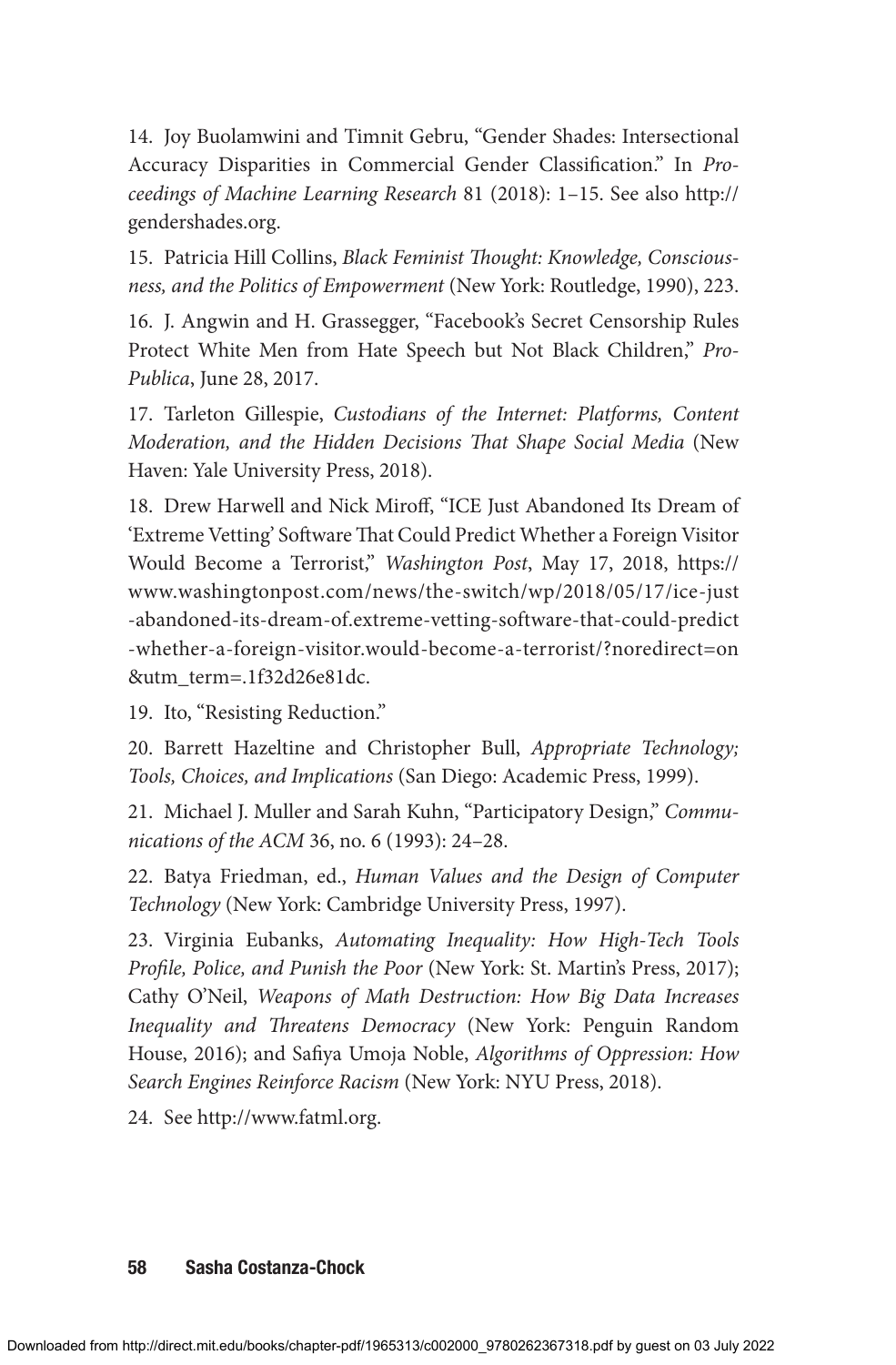25. Jason Edward Lewis, Noelani Arista, Archer Pechawis, and Suzanne Kite, "Making Kin with the Machines," *Journal of Design and Science*, no. 3 (2018), <https://doi.org/10.21428/bfafd97b>.

26. Lilly Irani, Janet Vertesi, Paul Dourish, Kavita Philip, and Rebecca E. Grinter. "Postcolonial Computing: A Lens on Design and Development," in *Proceedings of the SIGCHI Conference on Human Factors in Computing Systems* (New York: ACM, 2010), 1311–1320.

27. Ramesh Srinivasan, *Whose Global Village?: Rethinking How Technology Shapes Our World* (New York: NYU Press, 2017).

28. Arturo Escobar, *Designs for the Pluriverse: Radical Interdependence, Autonomy, and the Making of Worlds* (Durham, NC: Duke University Press, 2018).

29. Subcomandante Marcos, "Zapatista Army of National Liberation Statement on the Kosovo War," *Left Curve* 24 (2000): 22.

30. See datasociety.net, ainow.org, newschool.edu/digital-equity-lab, data justicelab.org, and publicdatalab.org.

31. See chupadados.org.

32. See fatml.org, data-activism.net, civic.mit.edu, digitaljusticelab.ca, [www.communitysolutionsva.org/files/Building\\_Consentful\\_Tech\\_zine](http://www.communitysolutionsva.org/files/Building_Consentful_Tech_zine.pdf) [.pdf](http://www.communitysolutionsva.org/files/Building_Consentful_Tech_zine.pdf), odbproject.org, and femtechnet.org/about/the-network.

33. See alliedmedia.org/amc2018/design-justice-track.

34. See Una Lee et al., "Design Justice Network's Network Principles," 2016, designjusticenetwork.org/network-principles.

35. Ito, "Resisting Reduction."

36. Paul Kingsnorth, *One No, Many Yeses: A Journey to the Heart of the Global Resistance Movement* (New York: Simon and Schuster, 2012).